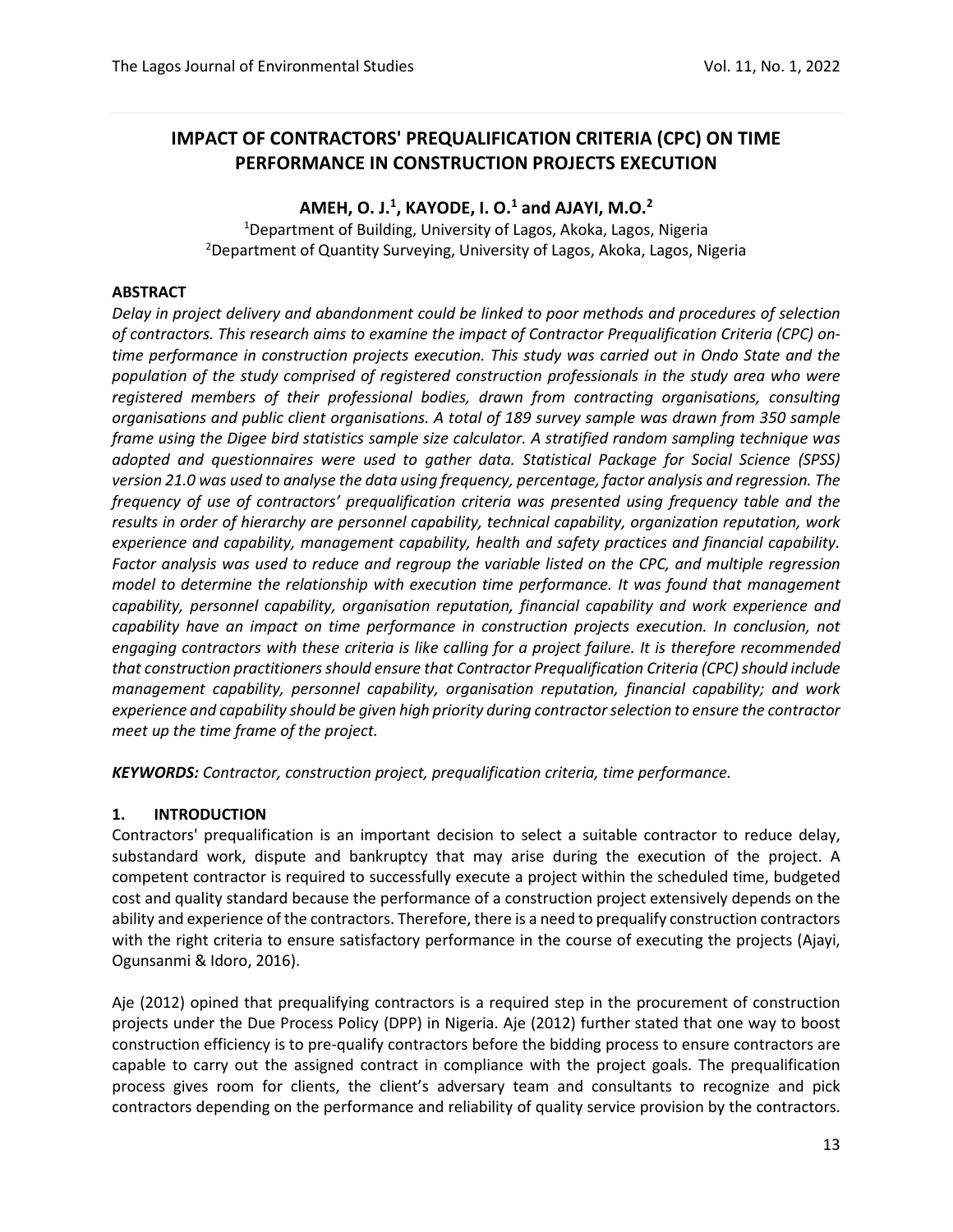Determining and picking a competent contractor is important to clients' satisfaction through the successful completion of their projects. Tarawneh (2004) stated that the prequalification process offers contractors the chance to be recognized as a standout from other competitors. Therefore, reduction in the risk of delay, substandard work, dispute and bankruptcy are the significant intents that could be attained by the selection of contractor through a prequalification process (Russell & Skibniewski, 1990; Aje, 2012). In support of the above view, Ajayi and Ogunsanmi (2012) asserted that the process of choosing a contractor for a planned project is a significant decision that can affect the progress of any construction project and its completion. It is therefore important to know the impact of the current contractors' prequalification criteria on time performance in construction projects execution. Hence, the need for this study to evaluate the frequency of use of the current contractors' prequalification requirements in use in the Nigerian construction industry and to determine their relationship on project execution time performance to aid in the selection of suitable contractors while considering the project and client's objectives at the execution phase. The objectives of the study are to; assess the frequency of use of contractors' prequalification criteria, assess the time performance indicator on construction projects execution, examine the relationship between contractors' prequalification criteria and construction project execution time performance. The study also hypothesised that there is no significant relationship between contractors' prequalification criteria and project execution time performance.

#### **2. LITERATURE REVIEW**

#### **2.1 Project Time Performance**

The clients are willing to engage the services of the contractors that are capable of meeting the completion dates. Sometimes, bonus clauses are embedded in some contracts just to motivate the contractor to meet up the target date (Hatush & Skimore, 1997). Time is one of the most important performance indicators to measure the efficiency, expertness and competence of contractors on construction projects (Ajayi, et al., 2016). Completion of the project within the given time measures how good the contractor is at organising and controlling site operation and resources allocation.

Construction project time is recognized by the participants in the construction sector many years ago as an inevitable performance criterion to measure the success of construction projects (Chan & Chan, 2004). This is very useful when evaluating project performance. According to Ajayi et al (2016), 50% - 80% of 1627 World Bank-funded projects within the years 1974 to 1988 experienced delay. Also, 23.2% increase in time on construction projects funded by the UK government within the year 1993-1994 (Chan & Kumaraswamy, 2002). Finding out the cause of time overrun on projects is one of the crucial steps in keeping the construction time within the agreed period. Consequently, Lim and Mohammed (2000) also concluded from the viewpoint of the client, end-users, stakeholders, or the general public that the completion period should be the first metric for assessing project performance.

So, executing the project within the stated time is very crucial when the success of a project is measured by people from a macro perspective. Time Variation (TV) and Time Performance Index (TPI) are the notable techniques for measuring performance indications of construction projects in the construction industry (Odeh & Battaineh, 2002; Salter & Torbett, 2003). If TV is zero, then the project is perfectly on schedule and if TV is greater than zero, it means the project is ahead of schedule. If TV is less than zero, then the project is behind schedule. Time variance can be calculated using:  $TV = BTWP - ATWP$ , where BTWP is the budgeted time of work performed and ATWP is the actual time of work performed. The indication from this can create an awareness to the project manager that the project is not running as planned. In addition, the delivery of projects on time has been proposed as one of the client's key criteria in construction contracts (Leong, Saman, Ariff & Tan, 2014).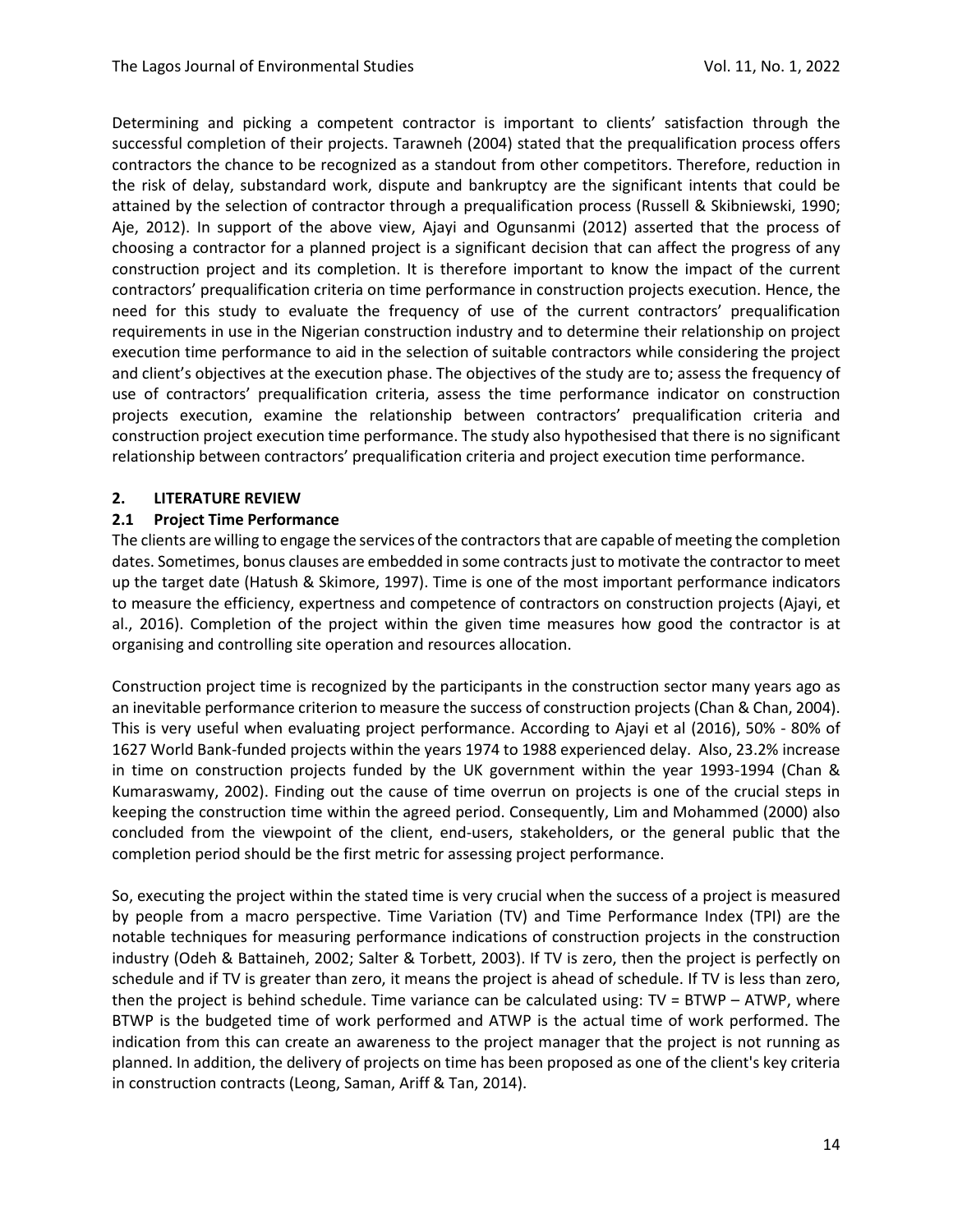This study measured time performance as the percentage change in the initial contract period over the final contract period. Projects whose percentage falls below 0% are very good, 0%-5% are good, 6%-10% are satisfactory, 11%-19% are poor while those greater than 20% are very poor (Ajayi, et al., 2016).

#### **2.2 Criteria For Prequalification**

Contractor prequalification is important for the successful delivery of construction projects. The capability of a contractor is established using the key criteria and sub-criteria. A contractor's financial soundness ensures that there are sufficient funds to achieve the cost performance standard (Jerome 2005). Financial soundness is a major determinant of prequalification because it reveals the financial record of the contractor which helps in determining the contractor's current financial position (Mangitung, 2010). The current fixed asset, income statement, company audited account, and banking arrangement and bonding are the paramount criteria in determining the contractors' financial soundness (Ajayi, et al, 2016). Technical capability is principally concerned with the experience that is still recent and shown ability and capability significant to a monetary edge in any of the recommended fields of work to be executed. To match the prerequisites, the contractor must tender the detailed information of work that includes experience on similar work including the method statement and outline program. Also, the complexity of work executed, size of the project completed, types of the past project completed, curriculum vitae of technical staff, quality of personnel, and plant and equipment owned will all be supplied. (Jerome, 2005; Oke & Aje, 2012).

Management capability of the contractor is the measure of the quality of work executed in the past, and the total capacity/workload that can be undertaken by a contractor with the available resources within the contractor's disposal (Al-Rehaid & Kartman, 2005). According to Oke and Aje (2012), curriculum vitae of management staff, possession of quality assurance certificate, experience of technical personnel, project (business) management organization. past performance and quality are hugely required when assessing contractors on management capability. Health and Safety are about the minimization of construction costs by managing accidents via the selection of safe contractors by the client (Oke & Aje, 2012). According to Edyta (2010), the construction industry record is weak in the area of occupational health, safety, and rehabilitation (OHS & R). Edyta (2010) further stated that improvement in this area (OHS & R) is toward minimizing the rate of accidents, curbing lost time as a result of industrial conflict and improving the productivity of the industry. Several factors that are checked while prequalifying contractors on Health and Safety are accident book, company safety policy, level of adherence to health and safety regulation, safety record available, and provision of health and safety regulation.

Organizational reputation is the identity and qualifications of contractor officers, managers and key personnel in the organization (Eady, 2007). According to Ajayi (2010), past failure in completed projects is the major sub-criteria used to assess contractor's organisation reputation and contractors are majorly assessed on this basis which requires the contractors to list all the uncompleted projects, usually being held in default of the contract. It could also be a statement identifying any liens, default notifications, or claims by or against the contractor in regards to any project executed in the past five years (Eady, 2007). The summary of criteria for prequalification is shown in Table 1.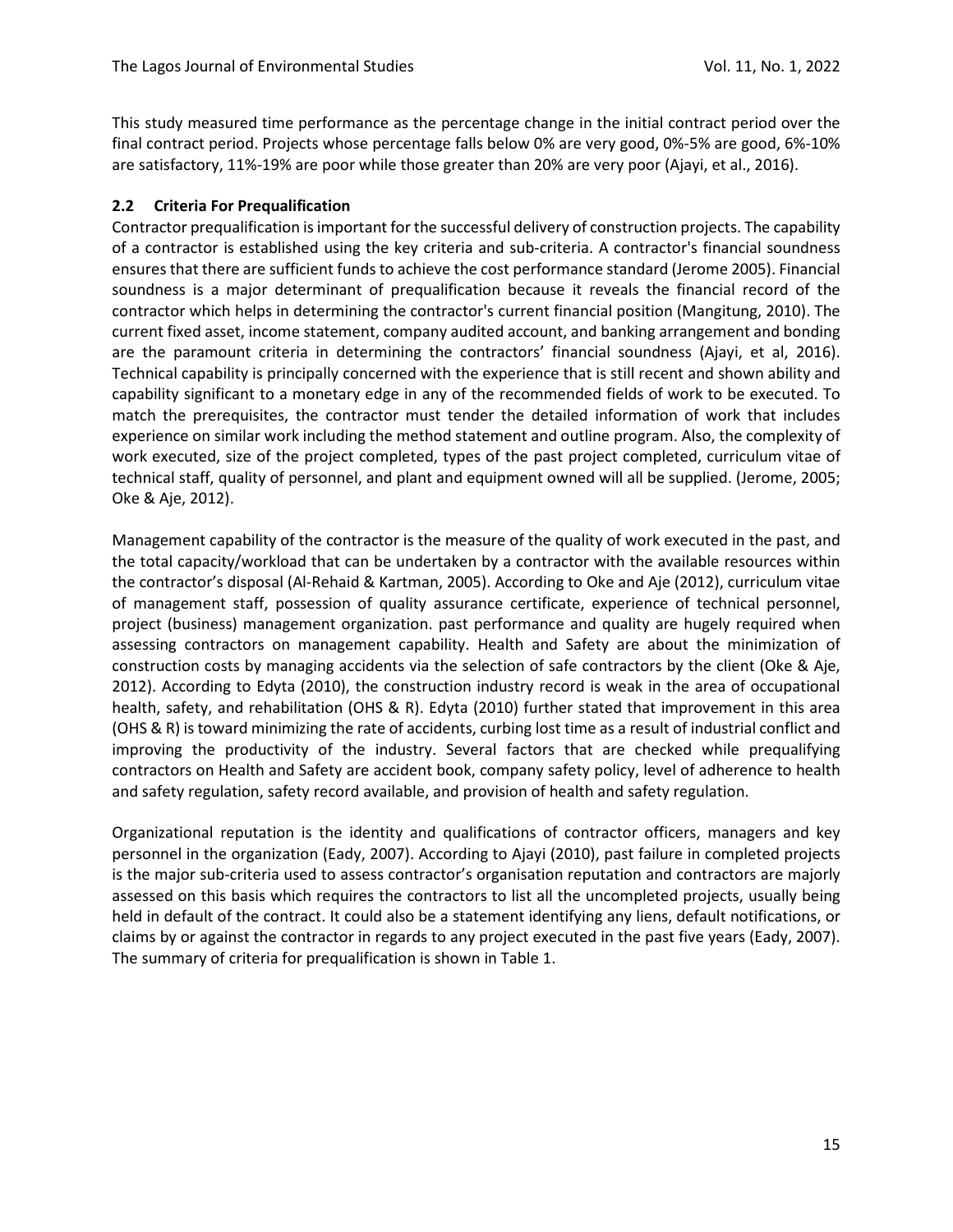| Criteria                       | Sub-criteria                                         |
|--------------------------------|------------------------------------------------------|
| <b>Financial Capability</b>    | <b>Financial Strength</b>                            |
|                                | Banking arrangement and bonding                      |
|                                | <b>Credit Rating System</b>                          |
|                                | <b>Company Audited Account</b>                       |
|                                | <b>Current fixed asset</b>                           |
|                                | <b>Income Statement</b>                              |
| <b>Technical Capability</b>    | Past Experience on Similar Work                      |
|                                | Plant and Equipment owned                            |
|                                | <b>Quality of Personnel</b>                          |
|                                | Ability of Contractor                                |
|                                | <b>Curriculum Vitae of Technical Staff</b>           |
|                                | Method Statement and Outline program                 |
|                                | <b>Types of Past Project Completed</b>               |
|                                | Size of Past Project Completed                       |
|                                | The complexity of Work Executed                      |
| <b>Management Capability</b>   | Past Performance and Quality                         |
|                                | Project (business) Management Organization           |
|                                | <b>Experience of Technical Personnel</b>             |
|                                | Management Knowledge                                 |
|                                | Possession of Quality Assurance Certificate          |
|                                | Curriculum Vitae of Management Staff                 |
|                                | Quality Assurance Policy of the Company              |
|                                | Experience of Geographical Location of the Place     |
| Health and Safety              | Safety Record Available                              |
|                                | <b>Experience Modification Rating (EMR)</b>          |
|                                | <b>Accident Book</b>                                 |
|                                | <b>Company Safety Policy</b>                         |
|                                | Provision of Health and Safety Regulation            |
|                                | Level of Adherence to Health and Safety Regulation   |
| <b>Organisation Reputation</b> | Past Failure in Completed Project                    |
|                                | Number of Years in Construction                      |
|                                | Percentage of Previous Work Completed on Schedule    |
|                                | Evidence of Incorporation/Business Name Registration |
|                                | Evidence of Tax/VAT Clearance                        |
|                                | Registration with State/Federal Ministry             |
|                                | Certificate of Work already Completed                |
|                                | Past Client Relationship                             |

# **Table 1: Criteria for Prequalification**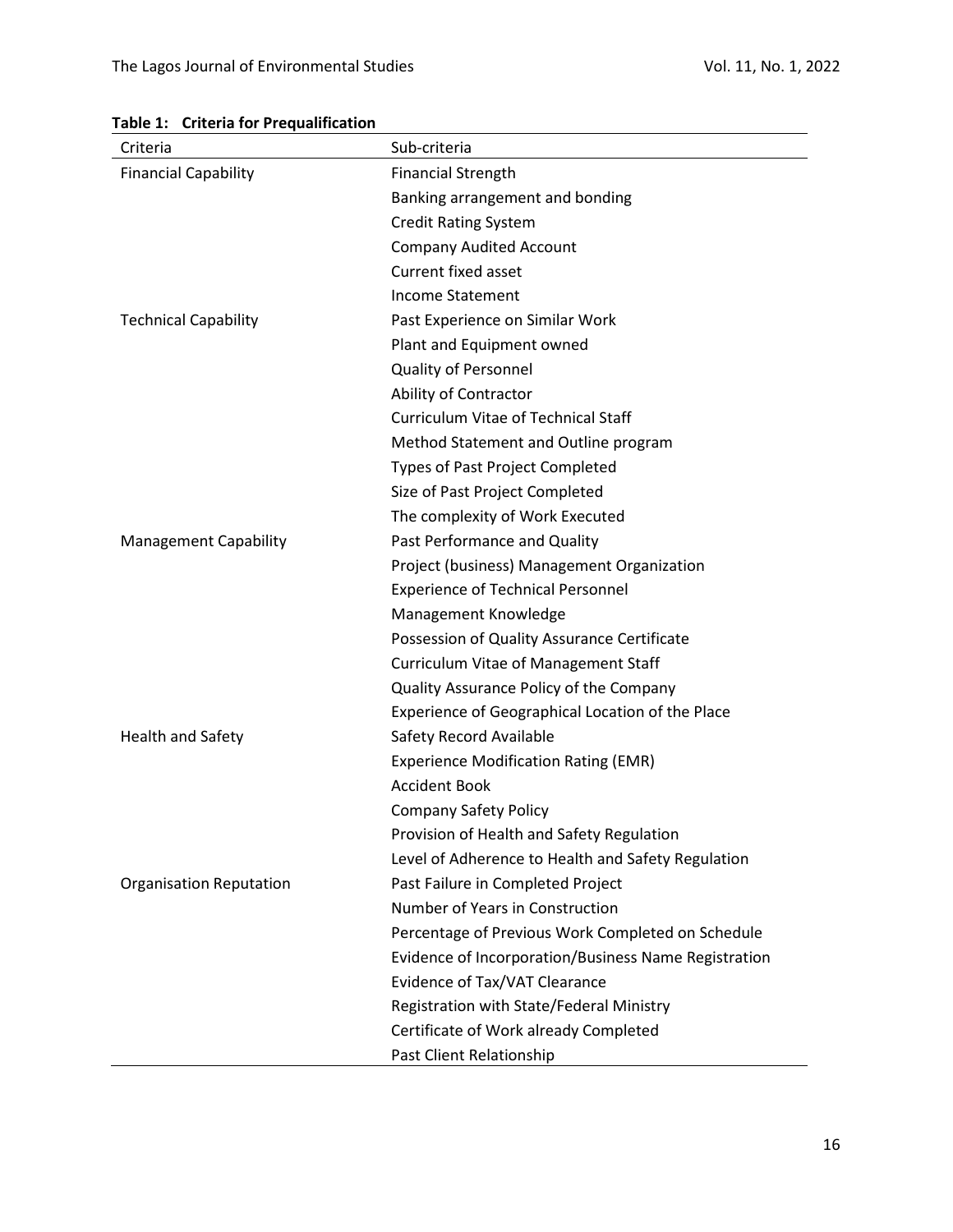# **3. METHODOLOGY**

This research aimed to evaluate the impact of contractor's prequalification criteria on construction project execution time performance. To achieve this, the study collected data from the professionals that are into construction projects such as Quantity Surveyors, Builders, Architects and Engineers who are registered with their professional institutions and based in Ondo State. A well-structured questionnaire was used to collect data. A total of 189 questionnaires were distributed using the Digee bird statistics sample calculator at a 10% confidence interval and 95% confidence level. The data collected were analysed using descriptive and inferential statistics. Frequency distribution percentages, Mean scores, and regression were used for the analyses. Also, factor analysis was used to reduce the number of variables. Factors with Eigen value  $\geq 1.0$  were retained and used as the basis of regrouping but the factors with Eigen value less than 1 are termed as insignificant.

To measure for time performance indications on construction projects. The respondents were to provide the project location, type of project, initial project duration, and final project duration on any completed project they have been involved in for the last five (5) years. Percentage time performance indication was calculated using the difference between the final contract period and the initial contract period, divided by the initial contract period, multiplied by a hundred

Time performance = 
$$
\frac{Final \, contract \, period \, -initial \, contract \, period}{initial \, contract \, period} \times 100
$$

## **4. RESULTS AND DISCUSSIONS**

## **4.1 Demographic Characteristics of the Respondents**

From the analysis, 49.2% of the respondents work in contracting firms, 38.1% work in consultancy firms, and 12.7% work in public construction firms. The result also shows that 34.9% of the respondents are quantity surveyors, 25.9% are Civil Engineers, 25.9% are Architects, 13.2% are Builders. Furthermore, 62.3% of the respondents have been involved in construction for over 5 years and 50.8% have been involved in more than 3 numbers of prequalification over the last five years. From the analysis, the respondents have adequate exposure and experience in the contractors' selection process. Hence, the data provided can be relied upon for the purpose of analysis.

# **4.2 Factor Analysis**

The analysis was run to reduce the 37 variables to the important factors. The analysis results showed in Table 2 that the Kaiser–Meyer–Olkin (KMO) measure of sampling adequacy was 0.899, larger than 0.5, suggesting that the sample was appropriate for factor analysis. The associated significance level of the Bartlett Test of Sphericity was 0.000, suggesting that the correlation matrix of the population was not an identity matrix. The number of components was determined and the eigenvalues of each component were known by running an initial analysis as shown in Table 3, eight components had Eigen values (12.799, 2.772, 2.182, 2.019, 1.535, 1.435, 1.224 and 1.062) above Kaiser's criterion of 1 with a cumulative variance of 67.643%. In Figure 1 the scree plot also indicated the eight components that were above the eigenvalues of 1 as the point of inflexions, in which components 1, 2, 3, 4, 5, 6 formed the perfect inflexions. Varimax rotation was used and Table 4 showed the factor loadings after rotation. The rotation was sorted by size and suppressed the small coefficients to 0.4 which is above the minimum value of 0.3. After the rotation, eight components were formed but seven components were derived from the eight components due to the non-convergence of the eighth component. Each component was named in relation to the variables that clustered on it. Component 1 represented Health/Safety practices (H/Sp); component 2, Management capability (Mc); component 3, Personnel capability (Pc); component 4,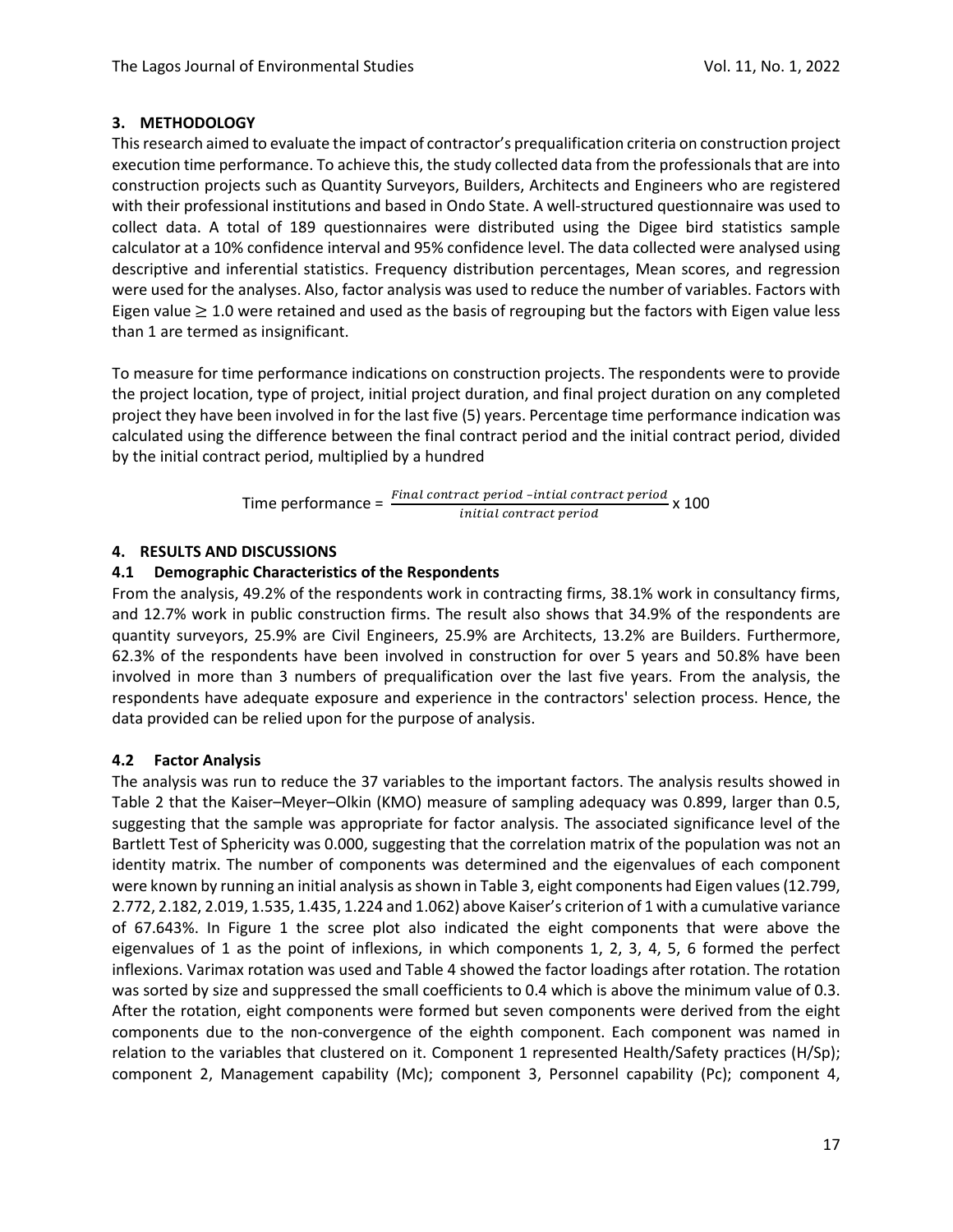Organisation reputation (Or); component 5, Financial capability; component 6, Work experience and capability (Wec) and component 7, Technical capability (Tc) as shown in Table 5.

|  |  |  |  | Table 2: KMO and Bartlett's Test |
|--|--|--|--|----------------------------------|
|--|--|--|--|----------------------------------|

|                                  |                   |          | Remarks             |
|----------------------------------|-------------------|----------|---------------------|
| KMO measure of sampling adequacy |                   | 0.899    | Good KMO            |
| Barlett's test of sphericity     | Approx. Chi-Sqare | 4217.630 | Not Identity matrix |
|                                  | Df                | 666      |                     |
|                                  | Sig.              | 0.000    |                     |



**Figure 1: Scree Plot analysis of survey data**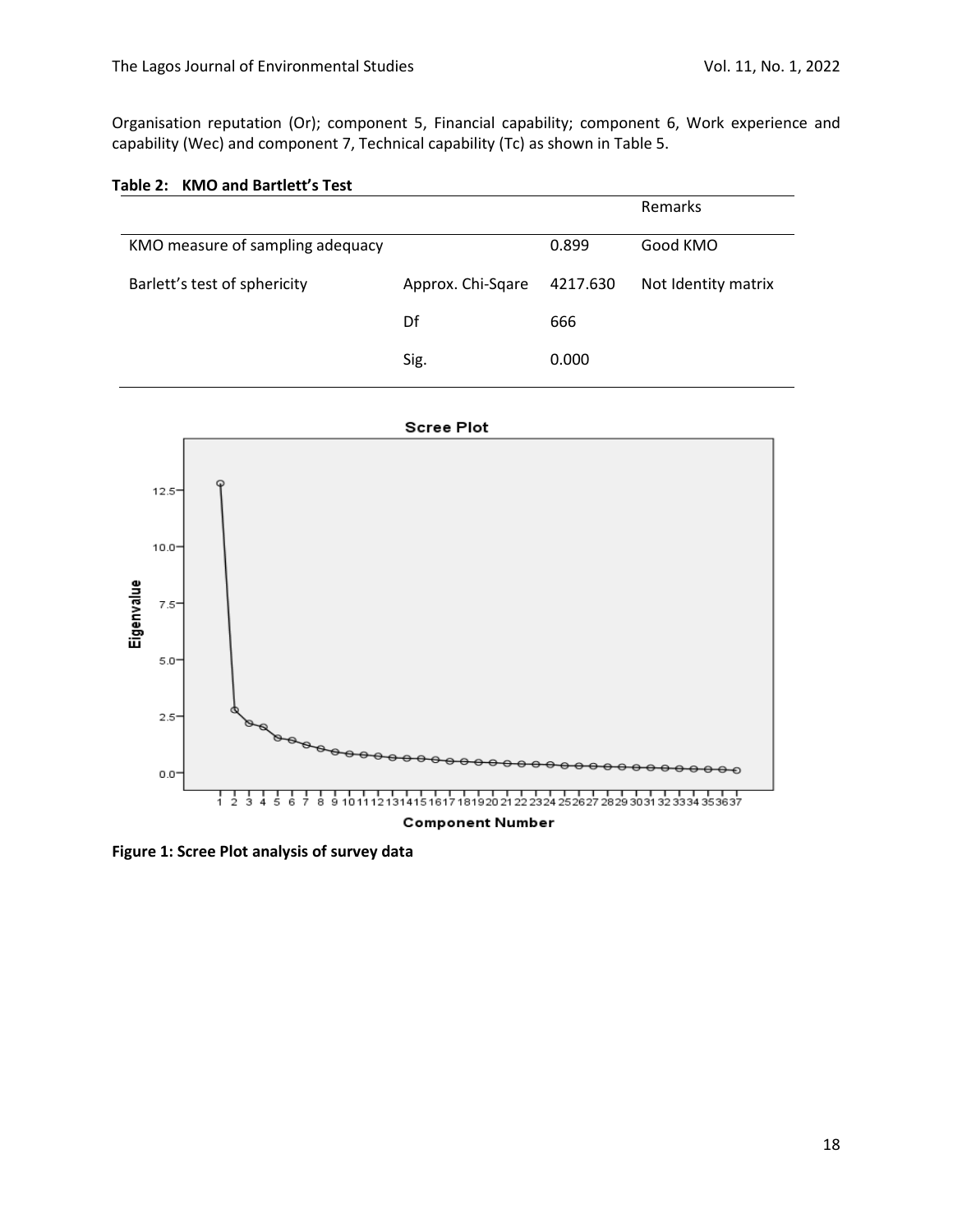| Component      | Initial Eigenvalues |               |              | <b>Extraction Sums of Squared Loadings</b> |               |              |
|----------------|---------------------|---------------|--------------|--------------------------------------------|---------------|--------------|
|                | Total               | % of Variance | Cumulative % | Total                                      | % of Variance | Cumulative % |
| $\mathbf{1}$   | 12.799              | 34.592        | 34.592       | 12.799                                     | 34.592        | 34.592       |
| $\overline{2}$ | 2.772               | 7.492         | 42.084       | 2.772                                      | 7.492         | 42.084       |
| 3              | 2.182               | 5.897         | 47.981       | 2.182                                      | 5.897         | 47.981       |
| $\pmb{4}$      | 2.019               | 5.458         | 53.439       | 2.019                                      | 5.458         | 53.439       |
| 5              | 1.535               | 4.148         | 57.587       | 1.535                                      | 4.148         | 57.587       |
| 6              | 1.435               | 3.877         | 61.464       | 1.435                                      | 3.877         | 61.464       |
| $\overline{7}$ | 1.224               | 3.307         | 64.772       | 1.224                                      | 3.307         | 64.772       |
| 8              | 1.062               | 2.871         | 67.643       | 1.062                                      | 2.871         | 67.643       |
| 9              | 0.917               | 2.478         | 70.12        |                                            |               |              |
| 10             | 0.829               | 2.242         | 72.362       |                                            |               |              |
| 11             | 0.788               | 2.131         | 74.493       |                                            |               |              |
| 12             | 0.731               | 1.977         | 76.47        |                                            |               |              |
| 13             | 0.664               | 1.794         | 78.264       |                                            |               |              |
| 14             | 0.633               | 1.711         | 79.975       |                                            |               |              |
| 15             | 0.622               | 1.681         | 81.656       |                                            |               |              |
| 16             | 0.574               | 1.552         | 83.208       |                                            |               |              |
| 17             | 0.505               | 1.365         | 84.574       |                                            |               |              |
| 18             | 0.492               | 1.331         | 85.904       |                                            |               |              |
| 19             | 0.458               | 1.238         | 87.143       |                                            |               |              |
| 20             | 0.443               | 1.198         | 88.34        |                                            |               |              |
| 21             | 0.407               | $1.1\,$       | 89.44        |                                            |               |              |
| 22             | 0.385               | 1.042         | 90.482       |                                            |               |              |
| 23             | 0.37                | $\mathbf{1}$  | 91.482       |                                            |               |              |
| 24             | 0.357               | 0.966         | 92.448       |                                            |               |              |
| 25             | 0.309               | 0.834         | 93.282       |                                            |               |              |
| 26             | 0.3                 | 0.81          | 94.092       |                                            |               |              |
| 27             | 0.291               | 0.786         | 94.877       |                                            |               |              |
| 28             | 0.261               | 0.705         | 95.583       |                                            |               |              |
| 29             | 0.253               | 0.685         | 96.267       |                                            |               |              |
| 30             | 0.228               | 0.617         | 96.885       |                                            |               |              |
| 31             | 0.218               | 0.59          | 97.475       |                                            |               |              |
| 32             | 0.203               | 0.548         | 98.023       |                                            |               |              |
| 33             | 0.18                | 0.487         | 98.511       |                                            |               |              |
| 34             | 0.166               | 0.45          | 98.96        |                                            |               |              |
| 35             | 0.148               | 0.401         | 99.361       |                                            |               |              |
| 36             | 0.14                | 0.377         | 99.739       |                                            |               |              |
| 37             | 0.097               | 0.261         | 100          |                                            |               |              |

**Table 3: Principal component analysis (Total Variance Explained)**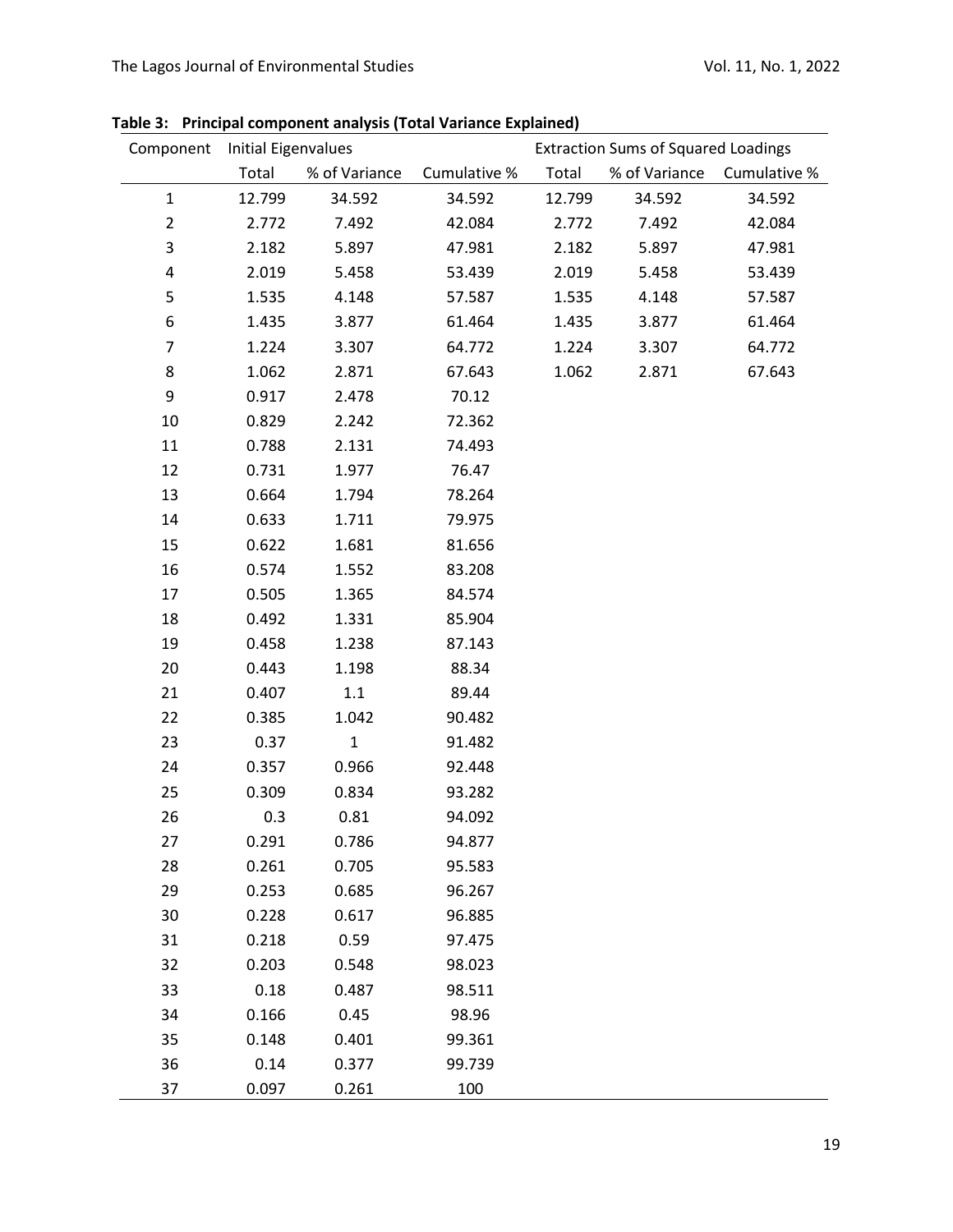## The Lagos Journal of Environmental Studies and Studies vol. 11, No. 1, 2022

#### **Table 4: Principal Component Analysis after Varimax Rotation**

|                                                      | Components |       |       |       |       |          |                |       |
|------------------------------------------------------|------------|-------|-------|-------|-------|----------|----------------|-------|
|                                                      | 1          | 2     | 3     | 4     | 5     | 6        | $\overline{7}$ | 8     |
|                                                      |            |       |       |       |       |          |                |       |
| Provision of Health and Safety Regulation            | 0.817      |       |       |       |       |          |                |       |
| Level of Adherence to Health and Safety Regulation   | 0.793      |       |       |       |       |          |                |       |
| <b>Company Safety Policy</b>                         | 0.786      |       |       |       |       |          |                |       |
| Safety Record Available                              | 0.768      |       |       |       |       |          |                |       |
| <b>Experience Modification Rating (EMR)</b>          | 0.724      |       |       |       |       |          |                |       |
| <b>Accident Book</b>                                 | 0.664      |       |       |       |       |          |                |       |
| Quality Assurance Policy of the Company              | 0.516      | 0.51  |       |       |       |          |                |       |
| Method Statement and Outline program                 | 0.493      |       |       |       |       |          |                |       |
| Curriculum Vitae of Management Staff                 |            | 0.751 |       |       |       |          |                |       |
| Project (business) Management Organization           |            | 0.654 |       |       |       |          |                |       |
| Possession of Quality Assurance Certificate          | 0.455      | 0.554 |       |       |       |          |                |       |
| Experience of Geographical Location of the Place     |            | 0.529 |       |       |       |          |                |       |
| Management Knowledge                                 | 0.454      | 0.517 |       |       |       |          |                |       |
| Past Client Relationship                             |            | 0.486 |       |       |       |          |                |       |
| Quality of Personnel                                 |            | 0.475 | 0.436 |       |       |          |                |       |
| <b>Experience of Technical Personnel</b>             |            | 0.45  | 0.424 |       |       |          |                |       |
| Types of Past Project Completed                      |            |       | 0.761 |       |       |          |                |       |
| Size of Past Project Completed                       |            |       | 0.753 |       |       |          |                |       |
| Ability of Contractor                                |            |       | 0.672 |       |       |          |                |       |
| The complexity of Work Executed                      |            |       | 0.658 |       |       |          |                |       |
| Evidence of Tax/VAT Clearance                        |            |       |       | 0.855 |       |          |                |       |
| Evidence of Incorporation/Business Name Registration |            |       |       | 0.79  |       |          |                |       |
| Registration with State/Federal Ministry             |            |       |       | 0.756 |       |          |                |       |
| Certificate of Work already Completed                |            | 0.473 |       | 0.585 |       |          |                |       |
| Current fixed asset                                  |            |       |       |       | 0.791 |          |                |       |
| <b>Income Statement</b>                              |            |       |       |       | 0.756 |          |                |       |
| <b>Credit Rating System</b>                          |            |       |       |       | 0.697 |          |                |       |
| <b>Company Audited Account</b>                       |            |       |       |       | 0.662 |          |                |       |
| Past Failure in Completed Project                    |            |       |       |       |       | 0.738    |                |       |
| Percentage of Previous Work Completed on Schedule    |            |       |       |       |       | 0.637    |                |       |
| Number of Years in Construction                      |            |       |       |       |       | 0.589    |                |       |
| Curriculum Vitae of Technical Staff                  |            |       |       |       |       | $-0.437$ |                |       |
| Plant and Equipment owned                            |            |       |       |       |       |          | 0.825          |       |
| Past Experience on Similar Work                      |            |       |       |       |       |          | 0.6            |       |
| Past Performance and Quality                         |            |       |       |       |       |          | 0.522          |       |
| Banking arrangement and bonding                      |            |       |       |       |       |          |                | 0.863 |
| Financial strength                                   |            |       |       |       |       |          | 0.4            | 0.44  |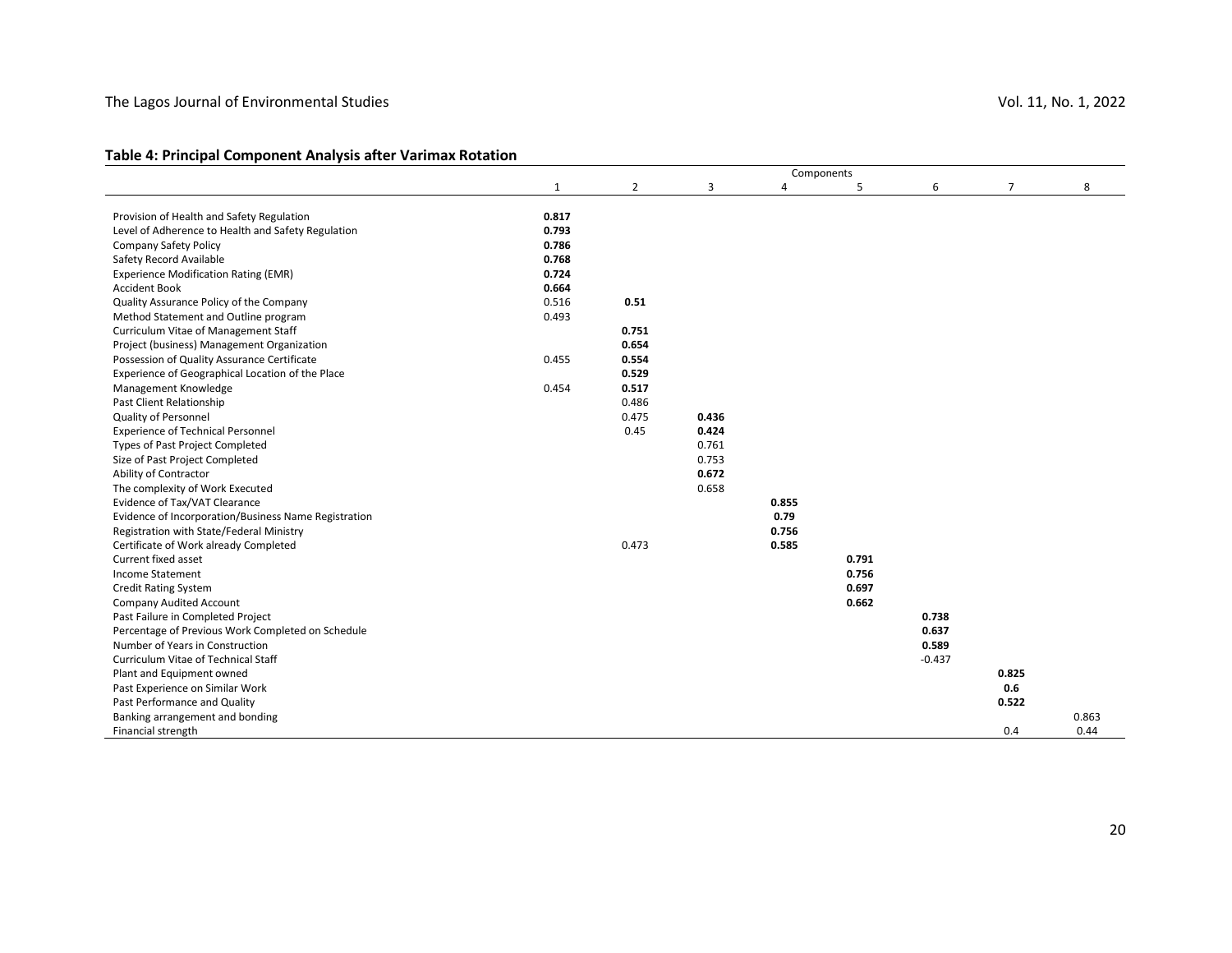#### The Lagos Journal of Environmental Studies and Studies vol. 11, No. 1, 2022

|                                                      |       |       |       | Components |       |       |       |
|------------------------------------------------------|-------|-------|-------|------------|-------|-------|-------|
|                                                      | H/Sp  | Mc    | Pc    | Or         | Fc    | Wec   | Tc    |
| Provision of Health and Safety Regulation            | 0.817 |       |       |            |       |       |       |
| Level of Adherence to Health and Safety Regulation   | 0.793 |       |       |            |       |       |       |
| <b>Company Safety Policy</b>                         | 0.786 |       |       |            |       |       |       |
| Safety Record Available                              | 0.768 |       |       |            |       |       |       |
| <b>Experience Modification Rating (EMR)</b>          | 0.724 |       |       |            |       |       |       |
| <b>Accident Book</b>                                 | 0.664 |       |       |            |       |       |       |
| Quality Assurance Policy of the Company              |       | 0.51  |       |            |       |       |       |
| Method Statement and Outline program                 |       |       |       |            |       |       |       |
| Curriculum Vitae of Management Staff                 |       | 0.751 |       |            |       |       |       |
| Project (business) Management Organization           |       | 0.654 |       |            |       |       |       |
| Possession of Quality Assurance Certificate          |       | 0.554 |       |            |       |       |       |
| Experience of Geographical Location of the Place     |       | 0.529 |       |            |       |       |       |
| Management Knowledge                                 |       | 0.517 |       |            |       |       |       |
| Past Client Relationship                             |       |       |       |            |       |       |       |
| <b>Quality of Personnel</b>                          |       |       | 0.436 |            |       |       |       |
| <b>Experience of Technical Personnel</b>             |       |       | 0.424 |            |       |       |       |
| Types of Past Project Completed                      |       |       |       |            |       |       |       |
| Size of Past Project Completed                       |       |       |       |            |       |       |       |
| Ability of Contractor                                |       |       | 0.672 |            |       |       |       |
| The complexity of Work Executed                      |       |       |       |            |       |       |       |
| Evidence of Tax/VAT Clearance                        |       |       |       | 0.855      |       |       |       |
| Evidence of Incorporation/Business Name Registration |       |       |       | 0.79       |       |       |       |
| Registration with State/Federal Ministry             |       |       |       | 0.756      |       |       |       |
| Certificate of Work already Completed                |       |       |       | 0.585      |       |       |       |
| Current fixed asset                                  |       |       |       |            | 0.791 |       |       |
| <b>Income Statement</b>                              |       |       |       |            | 0.756 |       |       |
| <b>Credit Rating System</b>                          |       |       |       |            | 0.697 |       |       |
| <b>Company Audited Account</b>                       |       |       |       |            | 0.662 |       |       |
| Past Failure in Completed Project                    |       |       |       |            |       | 0.738 |       |
| Percentage of Previous Work Completed on Schedule    |       |       |       |            |       | 0.637 |       |
| Number of Years in Construction                      |       |       |       |            |       | 0.589 |       |
| Curriculum Vitae of Technical Staff                  |       |       |       |            |       |       |       |
| Plant and Equipment owned                            |       |       |       |            |       |       | 0.825 |
| Past Experience on Similar Work                      |       |       |       |            |       |       | 0.6   |
| Past Performance and Quality                         |       |       |       |            |       |       | 0.522 |
| Banking arrangement and bonding                      |       |       |       |            |       |       |       |
| Financial strength                                   |       |       |       |            |       |       |       |

#### **Table 5: Factors loading for contractor selection criteria and the generated names after Varimax rotation**

H/Sp= Health/Safety practices; Mc= Management capability; Pc= Personnel capability; Or= Organisation reputation; Fc= Financial capability; Wec= Work experience and capability; Tc= Technical capability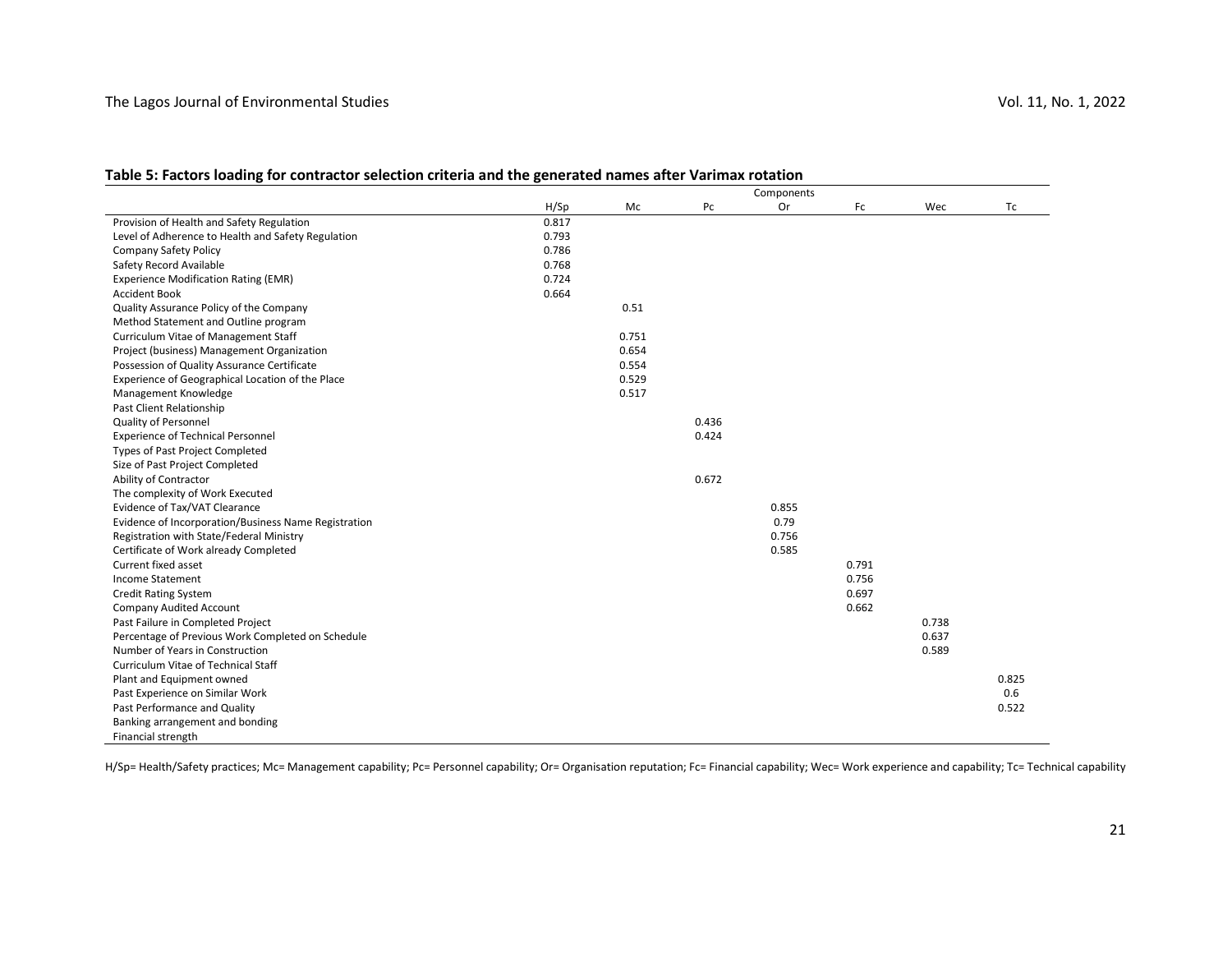#### **4.3 Frequency of use of Contractors' Prequalification Criteria**

 The result of the frequency of use of contractors' prequalification criteria is shown in Table 6. Overall, personnel capability tops the list of the seven criteria with a mean score of 4.50. Other criteria that are mostly used by the clients or clients' representatives for prequalifying contractors are technical capability, Organisation reputation and work experience and capacity with mean scores 4.47, 4.32 and 4.07 respectively. The four criteria indicate a high level of usage as their mean scores are above 4.0. This study agrees with Ajayi and Ogunsanmi (2012) where the top 2 prequalification criteria in terms of the level of usage were personnel capability and technical capability. This is a strong indication that the decisionmakers take personnel capability (the ability of contractors, quality of personnel and experience of technical personnel), technical capability (experience on similar work, past performance and quality, and plant and equipment owned), organisation reputation (evidence of incorporation/business name registration, evidence of tax/VAT clearance, certificate of work already completed and registration with state/federal ministry) and work experience and capacity (number of years in construction, percentage of previous work completed on schedule and past failure in completed project) into high consideration when determining the best contractor that can satisfactorily execute a construction project.

Table 6 also showed that the fifth-ranked criteria were management capability (mean= 3.88). The criteria under this group include management knowledge, project (business) management organisation, quality assurance policy of the company, curriculum vitae of management staff, possession of quality assurance certificate and experience of geographical location. The preferred sub-criteria under this group are management knowledge and project (business) management organisation because they were both ranked above 4.0. This infers that management capability is one of the inevitable criteria used by decisionmakers in selecting a suitable contractor.

The next criteria that are used for contractors' selection process are health and safety practices (mean= 3.82). The least of the criteria is the financial capability (mean= 3.67). This may be a result of the slight difficulty encountered in sourcing capital from the finance sector.

| <b>Prequalification Criteria N=189</b>             | Mean | Rank           | <b>Group Mean</b> |
|----------------------------------------------------|------|----------------|-------------------|
| <b>Health/Safety Practices</b>                     |      |                | 3.82              |
| Provision of Health and Safety Regulation          | 4.03 | 1              |                   |
| Safety Record Available                            | 3.97 | $\overline{2}$ |                   |
| <b>Company Safety Policy</b>                       | 3.94 | 3              |                   |
| Level of Adherence to Health and Safety Regulation | 3.92 | 4              |                   |
| <b>Experience Modification Rating (EMR)</b>        | 3.67 | 5              |                   |
| <b>Accident Book</b>                               | 3.37 | 6              |                   |
| <b>Management Capability</b>                       |      |                | 3.88              |
| Management Knowledge                               | 4.11 | 1              |                   |
| Project (business) Management Organisation         | 4.02 | $\mathcal{P}$  |                   |
| Quality Assurance Policy of the Company            | 3.89 | 3              |                   |
| Curriculum Vitae of management Staff               | 3.89 | 3              |                   |
| Possession Of Quality Assurance Certificate        | 3.77 | 5              |                   |
| Experience of Geographical Location of the Place   | 3.58 | 6              |                   |
| <b>Personnel Capability</b>                        |      |                | 4.50              |
| Ability of Contractor                              | 4.59 | 1              |                   |
| <b>Quality of Personnel</b>                        | 4.47 | 2              |                   |
| <b>Experience of Technical Personnel</b>           | 4.43 | 3              |                   |
|                                                    |      |                |                   |

#### **Table 6: Frequency of use of Contractors' Prequalification Criteria**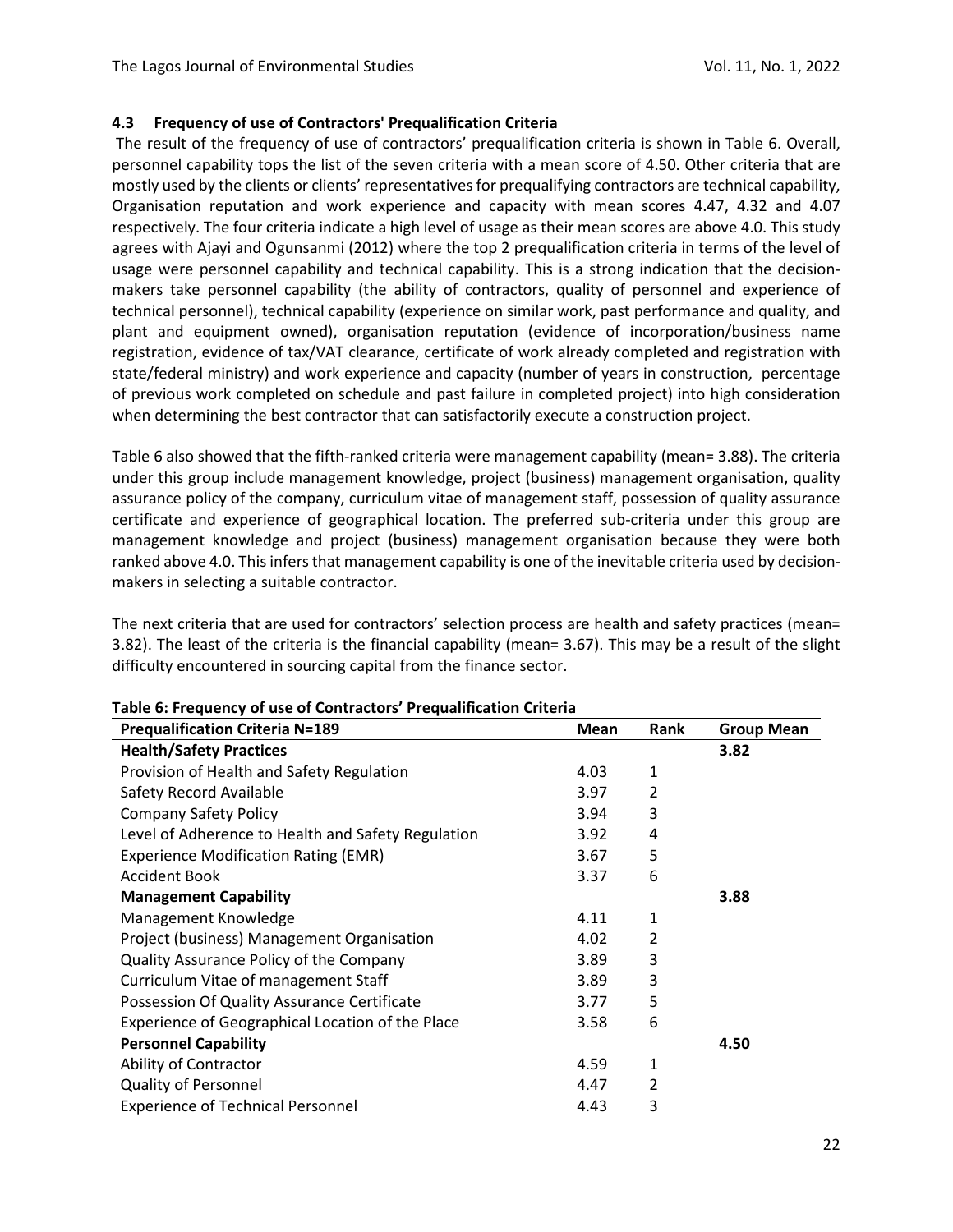| <b>Organisation Reputation</b>                       |      |                | 4.32 |
|------------------------------------------------------|------|----------------|------|
| Evidence of Incorporation/Business Name Registration | 4.55 | 1              |      |
| Evidence of Tax/VAT Clearance                        | 4.39 | $\overline{2}$ |      |
| Certificate of Work already Completed                | 4.17 | 3              |      |
| Registration with State/Federal Ministry             | 4.16 | 4              |      |
| <b>Financial Capability</b>                          |      |                | 3.67 |
| <b>Company Audited Account</b>                       | 3.88 | $\mathbf{1}$   |      |
| Income Statement                                     | 3.80 | $\mathfrak{p}$ |      |
| Current fixed asset                                  | 3.50 | 3              |      |
| <b>Credit Rating System</b>                          | 3.49 | 4              |      |
| <b>Work Experience and Capability</b>                |      |                | 4.07 |
| Number of Years in Construction                      | 4.43 | 1              |      |
| Percentage of Previous Work Complete on Schedule     | 4.09 | $\overline{2}$ |      |
| Past Failure in Completed Project                    | 3.70 | 3              |      |
| <b>Technical Capability</b>                          |      |                | 4.47 |
| Past Experience on Similar Work                      | 4.75 | 1              |      |
| Past Performance and Quality                         | 4.46 | $\mathfrak{p}$ |      |
| Plant and Equipment owned                            | 4.19 | 3              |      |

#### **Time Performance of Construction Projects Execution**

Table 7 shows the time performance of sampled projects calculated from the initial and final project duration of sampled construction projects. A total of one hundred and eighty-nine (189) construction projects were provided by respondents for this study. Five out of 189 construction projects were rejected because the information provided on project duration was incomplete. Thus 184 construction projects were used for the analyses to calculate the percentage (%) time performance. 17.9% of the sampled construction projects were categorized as very good, 19.6% were good, 13.6% were categorized as satisfactory. 11.4% and 37.5% were categorized as poor and very poor projects respectively in terms of time

| Performance variable | % of time performance | No of projects | % of projects |
|----------------------|-----------------------|----------------|---------------|
| Time                 | <0% (Very good        | 33             | 17.9          |
|                      | 0-5% (Good)           | 36             | 19.6          |
|                      | 6-10% (Satisfactory)  | 25             | 13.6          |
|                      | 11-19% (Poor)         | 21             | 11.4          |
|                      | >20% (Very poor)      | 69             | 37.5          |
|                      | Total                 | 184            | 100           |
|                      |                       |                |               |

**Table 7: Percentage of Time Performance on Construction Projects** 

## **Relationship between Contractor Prequalification Criteria (CPC) and Construction Projects Execution Time Performance**

The seven Contractors Prequalification Criteria (CPC) selected through factor analysis were used to determine the contractors' time performance. The joint contribution of the predictors to changes in construction time performance stood at 50.4% with the indication of a strong relationship (R=0.710) between the predictors and the dependent variables. According to Field (2009) and Ajayi et al. (2016), the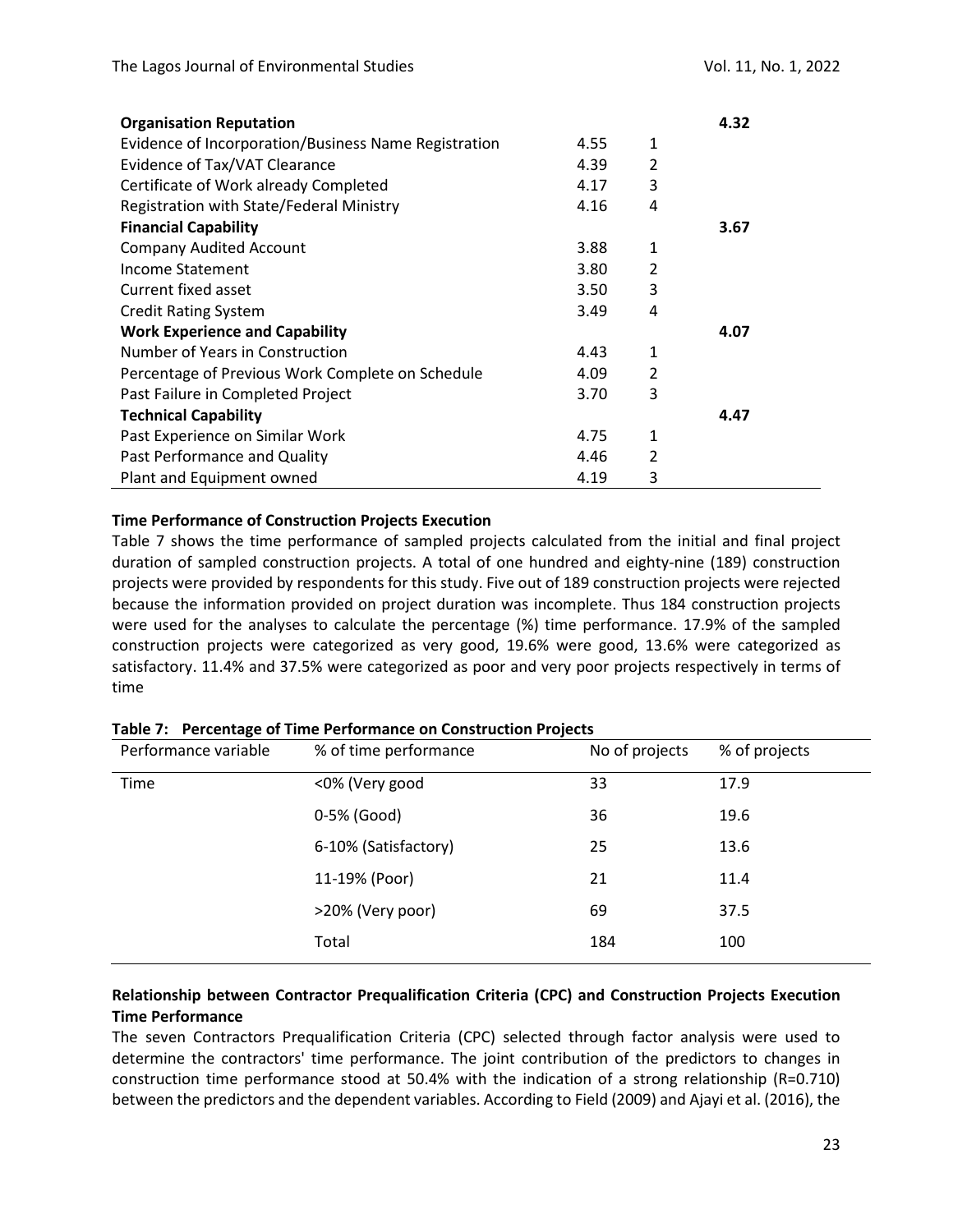effect is small when the value of  $R^2$ is 0.001, a medium effect when the value is 0.09 and a large effect when the value is 0.25, hence the  $R^2$  value in this study is of a high effect. The F ratio was 25.580 and the p-value was 0.000 at a 95% confidence level. It shows how well the relationship can predict the dependent variable. Thus the alternative hypothesis (H1) that states "there is a significant relationship between contractors' prequalification criteria (CPC) and construction project execution time performance is accepted. The results of significance probability of each independent variable show that Management capability (Mc), Personnel capability (Pc), Financial capability (Fc) and Work experience and capability (Wec) are less than 0.05, indicating that these independent variables are statistically significant at 95% confidence interval. When there is multicollinearity among the independent variables, the result may be skewed. To counter this, the popularly used measure [i.e., Variance Inflation Factor (VIF) value below 10] was used to check the nature of multicollinearity among the predicting variables (Jin, Han, Hyun & Cha, 2016). The result showed that there is no multicollinearity among the predicting variables.

Management capability, Personnel capability, Organisation reputation, Financial capability and Work experience and capability were significant variables that have impacts on time performance as shown in Table 8. Their level of significance is less than 0.05. The finding of this study is in support of the study of Singh and Tiong (2006) who discovered that the capacity of contractors to control time depends on robust cash flow in projects and Hatush and Skitmore (1997) which opined that managers play an important role in controlling time.

|                                         | Unstandardized<br>Coefficients |               | Sig.<br>Standardized<br>т<br>Coefficients |          |       | <b>Collinearity Statistics</b> |       |
|-----------------------------------------|--------------------------------|---------------|-------------------------------------------|----------|-------|--------------------------------|-------|
|                                         | B                              | Std.<br>Error | <b>Beta</b>                               |          |       | Tolerance                      | VIF   |
| (Constant)                              | 3.453                          | 0.803         |                                           | 4.299    | 0.000 |                                |       |
| Health/Safety practices (H/Sp)          | $-0.043$                       | 0.169         | $-0.023$                                  | $-0.254$ | 0.800 | 0.342                          | 2.925 |
| Management capability (Mc)              | 1.282                          | 0.198         | 0.586                                     | 6.489    | 0.000 | 0.345                          | 2.897 |
| Personnel capability (Pc)               | 0.552                          | 0.201         | 0.195                                     | 2.75     | 0.007 | 0.558                          | 1.792 |
| Organisation reputation (Or)            | 0.491                          | 0.138         | 0.226                                     | 3.565    | 0.000 | 0.701                          | 1.426 |
| Financial capability (Fc)               | 1.108                          | 0.116         | 0.583                                     | 9.56     | 0.000 | 0.757                          | 1.321 |
| Work experience and<br>capability (Wec) | 1.011                          | 0.135         | 0.517                                     | 7.465    | 0.000 | 0.586                          | 1.705 |
| Technical capability (Tc)               | $-0.299$                       | 0.186         | $-0.107$                                  | $-1.61$  | 0.109 | 0.635                          | 1.574 |

**Table 8: Relationship between CPC and execution time performance of construction projects** 

Variables are significant at p <0.05.

From the regression analysis in Table 8, it can be seen that the Beta values of the statistically significant variables are positive. This implies that for every 1 unit increase in the predicting variable, the outcome variable is increased by the Beta coefficient value. This invariably means that the greater the Beta value of the predicting variable in Table 8 above, the higher the contribution of the variable to execution time performance of construction projects. The rankings of the prequalification criteria in the pecking order of Beta weight are Management capability (Beta = 0.586), Financial capability (Beta = 0.583), Work experience and capability (0.517), Organisation reputation (Beta = 0.226), and Personnel capability (0.195). Therefore, the hierarchical contribution of contractor prequalification criteria to time performance in construction projects execution are Management capability, Financial capability, Work experience and capability, Organisation reputation, and Personnel capability.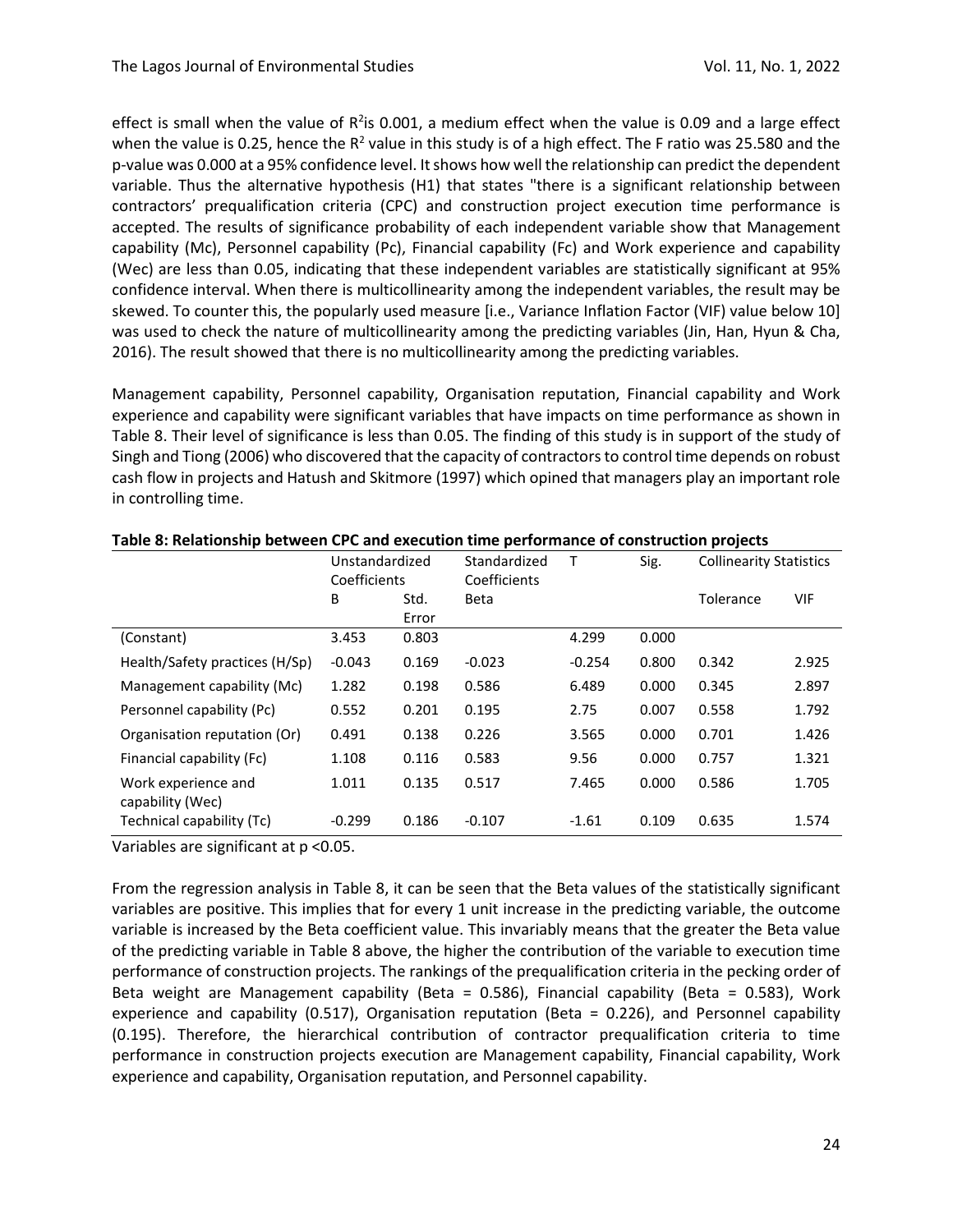## **5. CONCLUSION**

By researching into the impact of contractor prequalification criteria on time performance in contraction projects, the relationship between the two important concepts was established and the level of contribution of the significant criteria was as well established. It is now clearly evidenced that the selection of contractors using the lowest bidder approach is not adequate to achieve satisfactory time performance during the execution of construction projects. Instead, more emphasis should be placed on Management capability, Financial capability, Work experience and capability, Organisation reputation, and Personnel capability as they have been validated to have an impact on time performance in construction projects execution, but utmost consideration should be placed on Management capability, Financial capability, Work experience and capability due to their high level of contribution to execution time performance of construction projects. Therefore, not engaging contractors with these right criteria is like calling for a project failure. To improve on-time project delivery, and increase overall satisfaction, construction practitioners and clients should ensure that the above-listed criteria are a must to determine contractors' potential performance before contract award. The findings of the study have provided baseline information to the construction clients and consultants in Nigeria on the important and effective contractors' prequalification selection criteria to be adopted to enhance time performance in construction projects execution.

## **6. REFERENCES**

- Ajayi, M. O. (2010). Multi- criteria decision making model for contractor selection in instruction projects in Nigeria. *West Africa built Enviroment Reseach (WABER)* (pp. 423-433). Ghana: In Layers, Leirinyer R and Hughes.
- Ajayi, M. O., Ogunsanmi, O., & Idoro, G. (2016). Contractor Prequalification Criteria (CPC) and Project Tiime Performance in Nigeria. *Lagos Journal of Enviromental Studies, 8*(1), 24-34.
- Ajayi, O. M., & Ogunsanmi, O. E. (2012). Decision makers' perceptions on contractor prequalification criteria. *Interdisciplinary Journal of Contemporary Research in Business, 4*(6), 174-203.
- Aje, I. (2012). The impact of contractors' prequalification on project delivery in Nigeria. *Engineering, Construction and Architectural Management, 19*(2), 159-172.
- Al-Rehaid, K., & Kartman, N. (2005). Design-Build prequalification and tendering approach for public projects. *International Journal of Project Management, 23*, 309-320.
- Chan, A. P., & Chan, A. P. (2004). Key performance indicators for measuring construction success. *International Journal of Benchmarking, 11*(12), 203-221.
- Chan, D., & Kumaraswamy, M. (2002). A comparative study of causes of time delays in Hong Kong construction projects. *International Journal of Project Management, 15*(1), 55-63.
- Digee Bird Statistic Sample Size Calculator. (1982). *The Survey System*. Retrieved from Creative Research Systems: http://www.surveysystem.com/sscalc.htm
- Eady N, S. (2007). *Contractor prequalification program.* OLR Research Report 2007-R-0596, Administrative, bridges, construction industries, contracts, Government purchasing, highways, transportation department.
- Edyta, P. (2010). Construction contractor prequalification from polish clients' perspective. *Journal of Civil Engineering and Management, 16*(1), 57-64.
- Field, A. (2009). *Discovering statistics using SPSS.* London: Sage Publication Ltd.
- Hatush, Z., & Skimore, M. (1997). Assessment and evaluation of contractor data against client goals using pert approach. *Construction Management and Economics, 15*(5), 327-340.
- Jerome, E. S. (2005). *Improving Contractor Safety Performance.* Retrieved January 9, 2019, from Safety: www.jspear.com
- Jin, R., Han, S., Hyun, C., & Cha, Y. (2016). Application of Cased-Based Reasoning for Estimating Preliminary Duration of Building Projects. *Journal of Construction Engineering Management, 142*(2), 1-8.